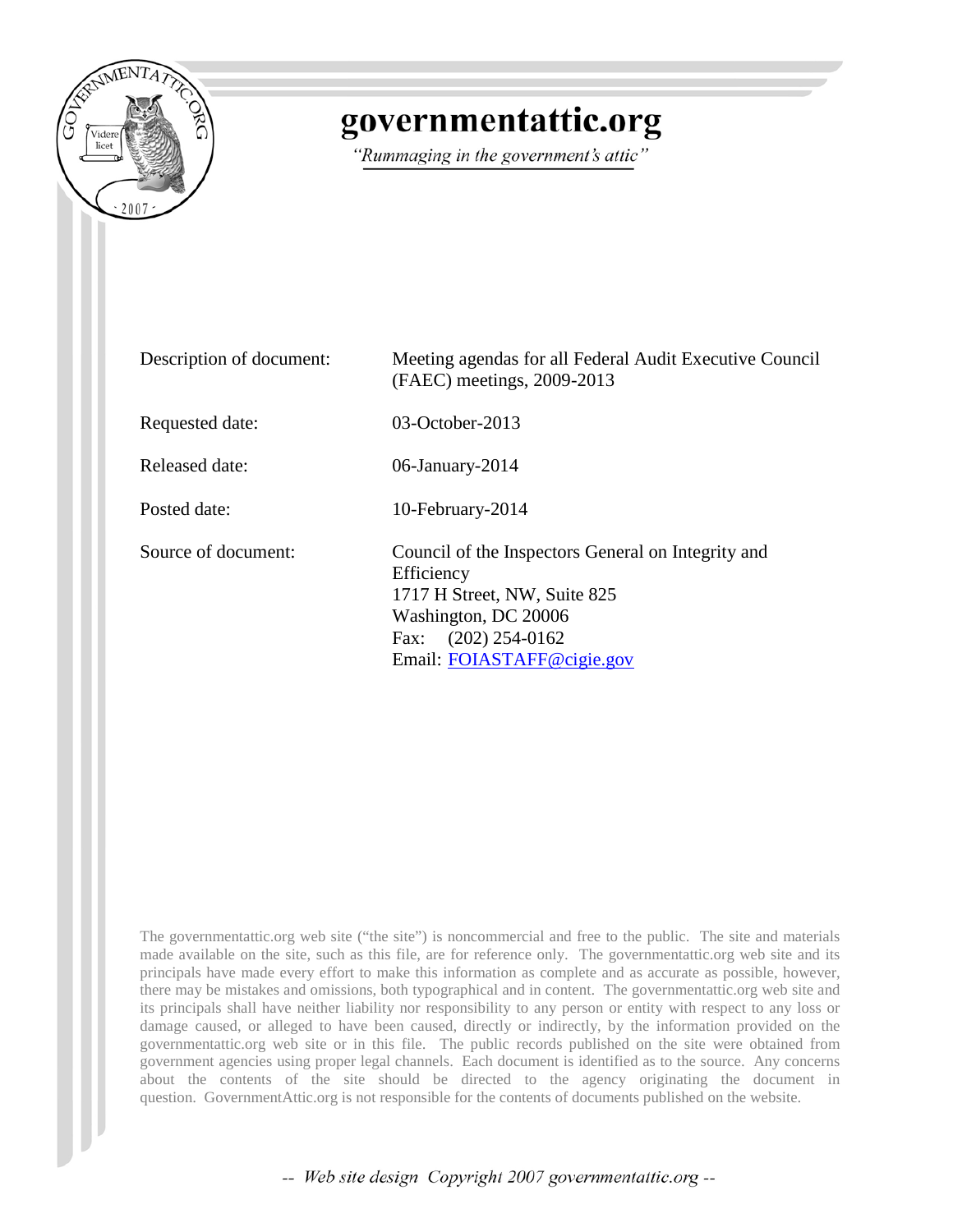

January 6, 2014

Via email

 $O<sub>l</sub>$ Re: Your Freedom of Information Act Request 6330-2014-0004

This is in response to your Freedom of Information Act (FOIA) request sent to the Council of the Inspectors General on Integrity and Efficiency (CIGIE), dated October 3, 2013. You requested the meeting agendas for all Federal Audit Executive Council meetings from January 1, 2009, to the present.

20 pages of records were found that were responsive to your request and are being released to you in their entirety.

Sincerely,

Mark D. Jones **Executive Director** 

Enclosure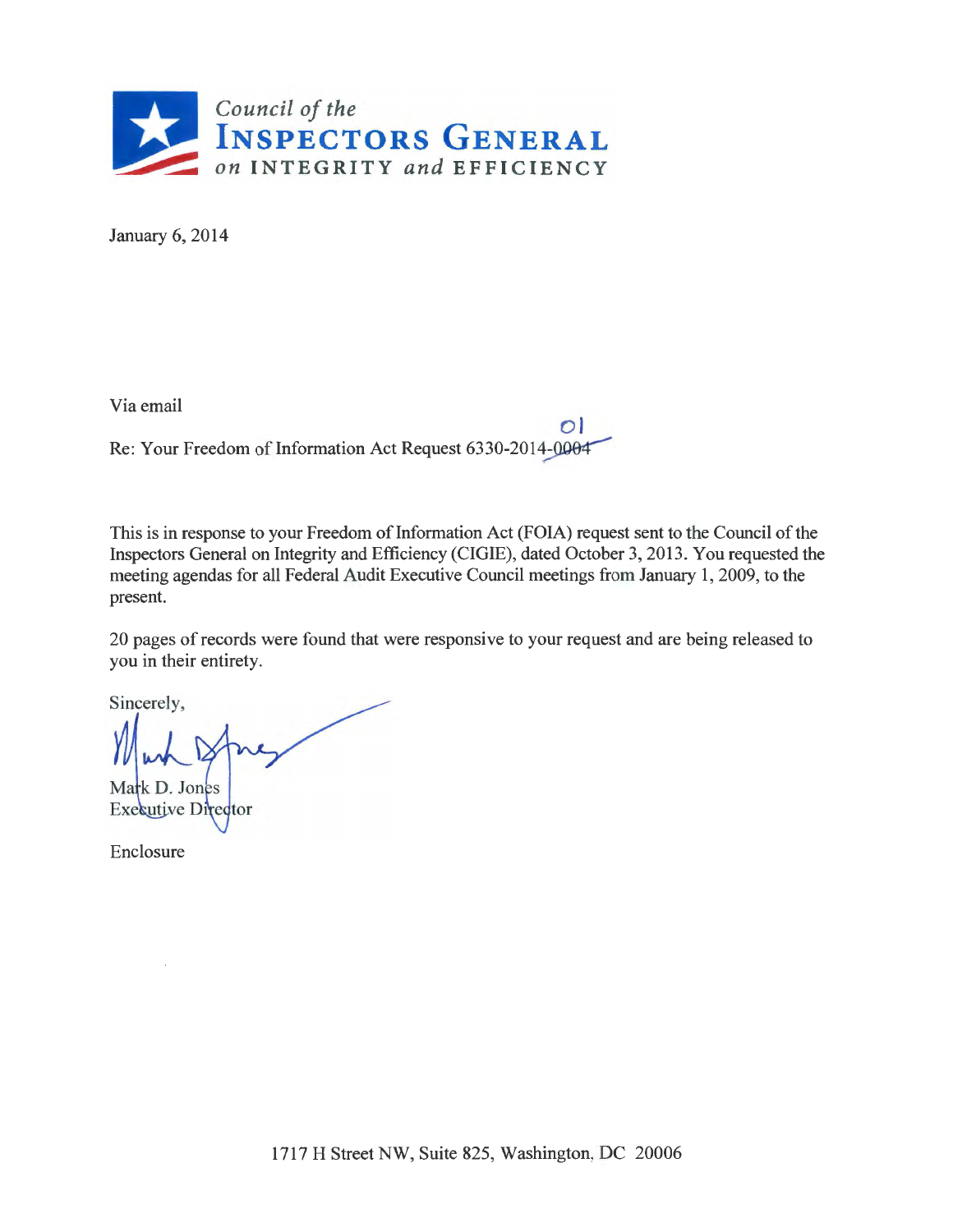



## FEDERAL AUDIT EXECUTIVE COUNCIL (FAEC) AGENDA

#### February 5, 2009

Location: Potomac Center Plaza 550  $12<sup>th</sup>$  Street, SW, Room 10036 (10<sup>th</sup> Floor Auditorium) Washington, DC 20202-1510

Time: 1 :30 to 2:30 pm

1. WELCOME & Opening Remarks - Mary Ugone, Chair

#### 2. PRESENTATIONS

a. Employment Opportunities with the Office of the Special Inspector General for Afghanistan Reconstruction (SIGAR): Arnie Fields, Inspector General (SIGAR)

#### 3. REPORTS OF STANDING COMMITTEES

- a. Annual Conference
- b. Audit
- c. Financial Statements
- d. Human Resources
- c. Training
- f. Information Technology
- g. Contracting Committee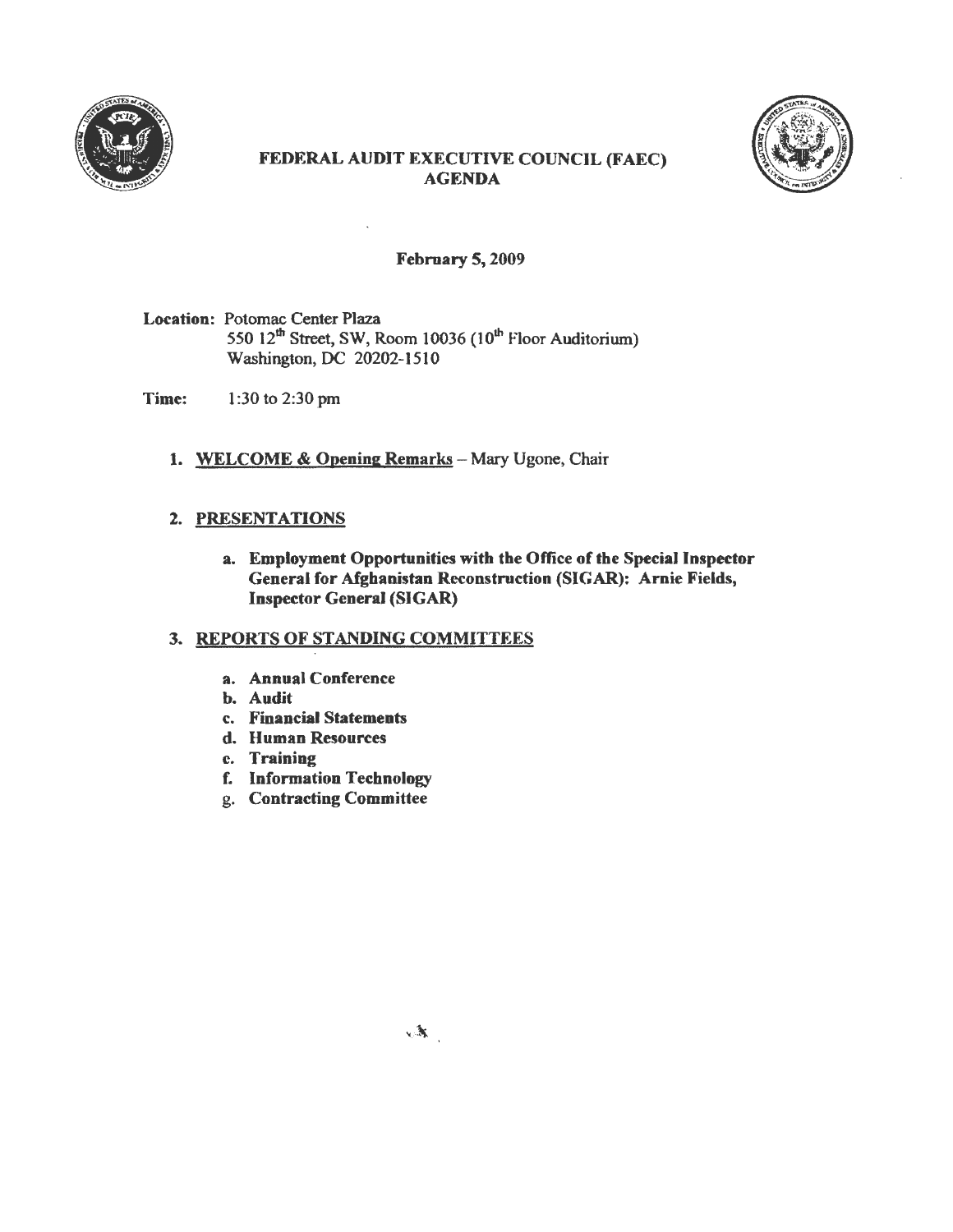

## FEDERAL AUDIT EXECUTIVE COUNCIL (FAEC) AGENDA

May 14, 2009

- Location: Potomac Center Plaza 550  $12<sup>th</sup>$  Street, SW, Room 10036 (10<sup>th</sup> Floor Auditorium) Washington. DC 20202-1510
- Time: 10:00 AM to 12:00 Noon

#### 1. WELCOME & OPENING REMARKS - Michael R. Phillips, Chair

#### 2. OIG AMERICAN RECOVERY AND REINVESTMENT ACT ACTIVITIES

- a. Mary Ugone, Department of Defense
- b. Gale Stone, Social Security Administration

#### 3. REPORTS OF STANDING COMMITTEES

- a. Audit
- b. Financial Statements
- c. Human Resources
- d. Training
- e. Information Technology
- f. Contracting Committee
- g. Annual Conference

#### 4. CALL FOR 2009 COMMITTEE CHAIRS/CO-CHAIRS AND MEMBERS

5. Date, Time, Location for next planned bi-monthly meeting.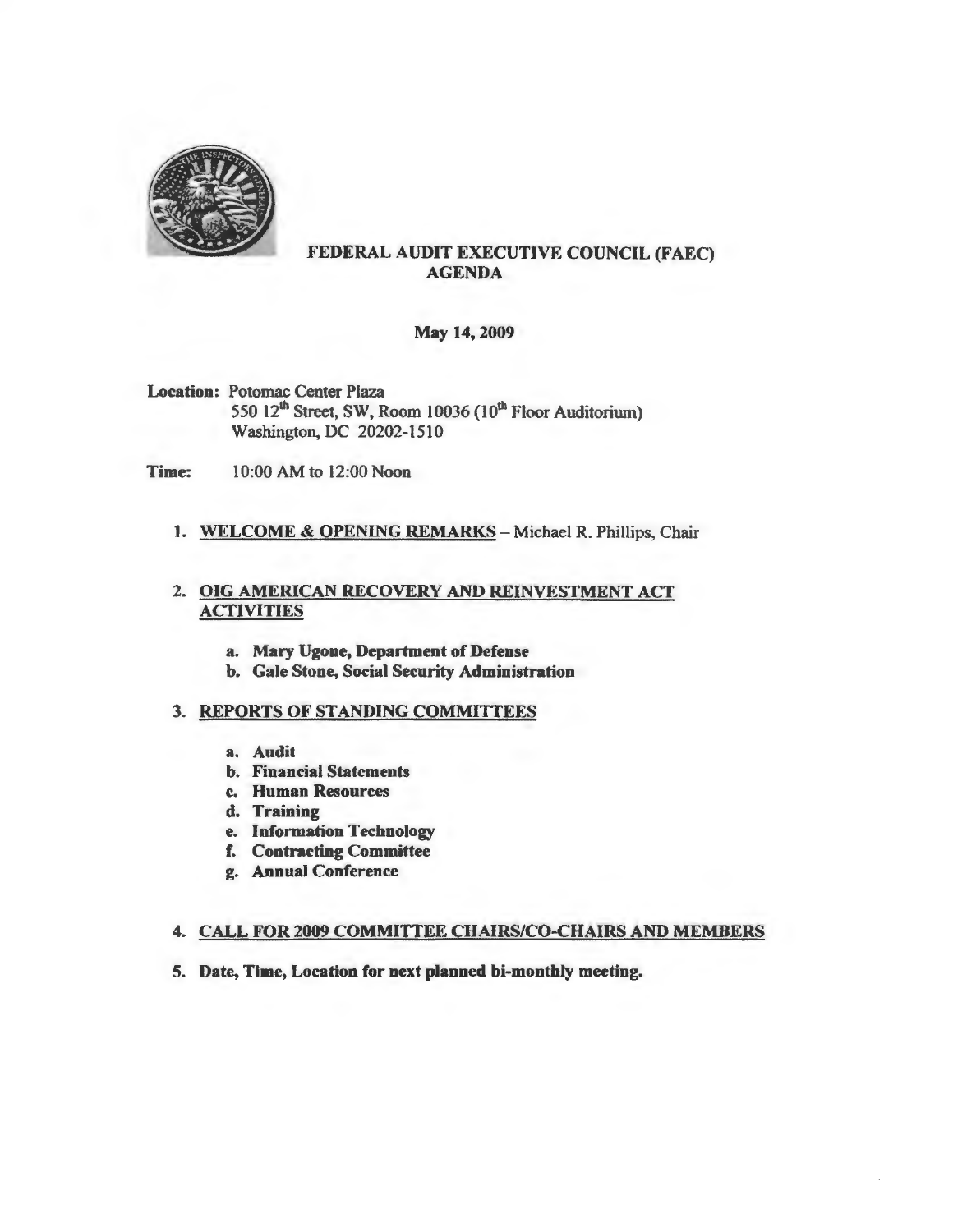

#### FEDERAL AUDIT EXECUTIVE COUNCIL (FAEC) AGENDA July 16, 2009

Location: Potomac Center Plaza 550 12<sup>th</sup> Street, SW, Room 10036 (10<sup>th</sup> Floor Auditorium) Washington, DC 20202-1510 Time: 10:00 AM to 12:00 Noon

#### 1. WELCOME, OPENING REMARKS, AND APPROVAL OF PREVIOUS MEETING'S NOTES - Michael R. Phillips, Chair

2. SIGTARP ACTIVITIES AND CHANGING ROLE OF FEDERAL OVERSIGHT - Barry Holman, Deputy Special Inspector General for Audit (SIGTARP)

#### 3. DISCUSSION - ESTABLISHMENT OF WORKING GROUP(S) TO:

- a. Monitor Recovery Act Issues and Coordination Needs
- b. Identify and Share Best Practices on Various Issues/Programs

#### 4. REPORTS OF STANDING COMMITTEES AND EXTERNAL ORGANIZATION REPRESENTATIVES

- a. Audit
- b. Financial Statements
- c. Professional Development
- d. Information Technology
- e. Contracting Committee
- f. Annual Conference
- g. National Intergovernmental Audit Forum
- b. Accounting and Auditing Policy Committee
- i. Information Security and Privacy Advisory Board

#### 5. DATE OF NEXT FAEC MEETING

a. September 24, 2009 (tentative)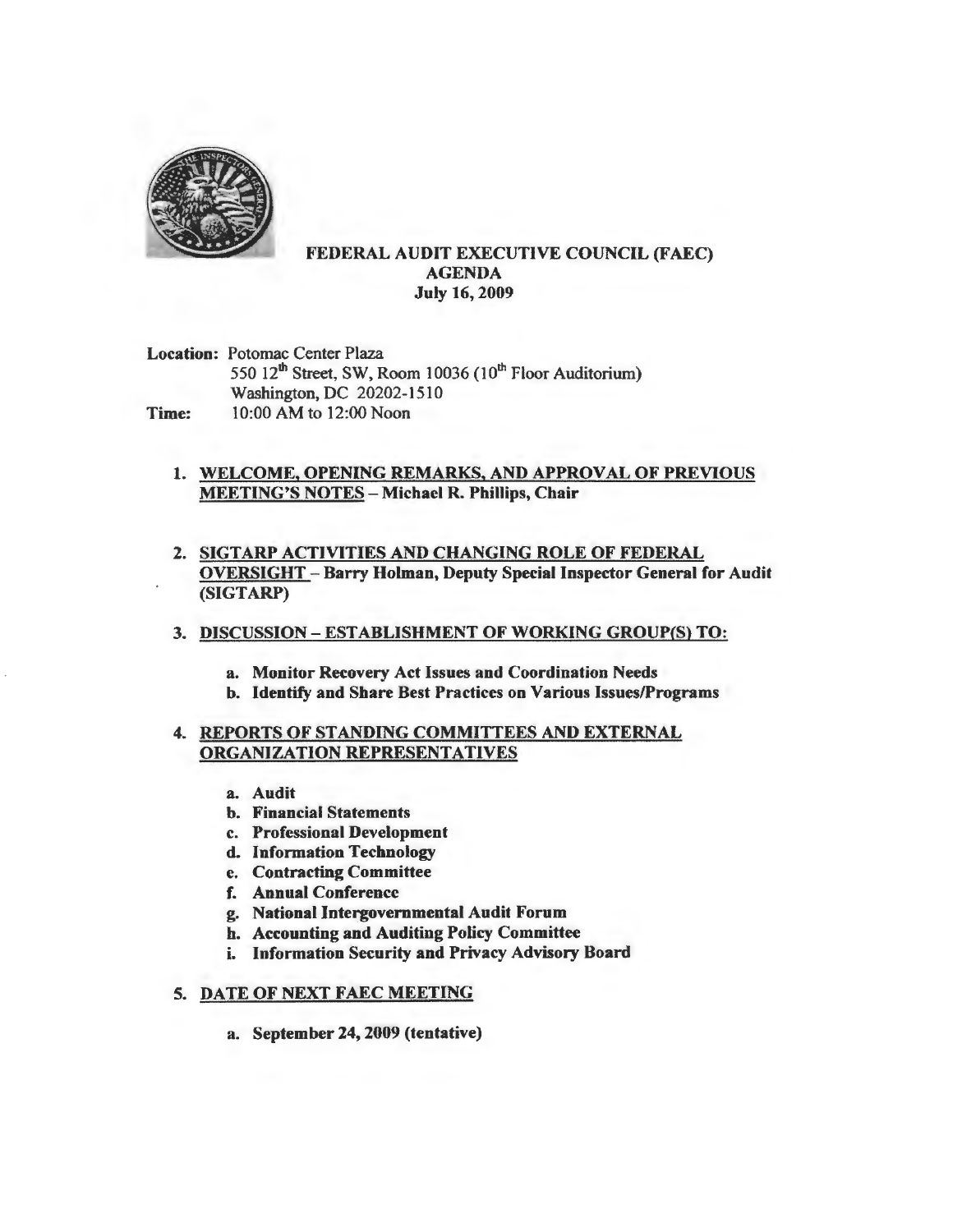

#### FEDERAL AUDIT EXECUTIVE COUNCIL (FAEC) DRAFf AGENDA September 24 2009

Location: Potomac Center Plaza 550 12<sup>th</sup> Street, SW, Room 10036 (10<sup>th</sup> Floor Auditorium) Washington, DC 20202-1510 **Time:** 10:00 AM to 12:00 Noon

- 1. WELCOME, OPENING REMARKS, AND APPROVAL OF PREVIOUS MEETING'S NOTES - Michael R. Phillips, Chair
- 2. DATA QUALITY EFFORTS WITH THE RECOVERY ACCOUNT ABILITY AND TRANSPARENCY BOARD- Lori Pilcher, AIG for Grants and Internal Systems Audits, HHS
- 3. FORENSIC AUDITING TECHNIQUES Brett Baker, IT Committee Co-Chair, Commerce
- 4. REPORTS OF STANDING COMMITTEES AND EXTERNAL ORGANIZATION REPRESENTATIVES
	- a. Audit Issues
	- b. Financial Statements
	- c. Professional Development
	- d. Information Technology
	- e. Contracting Committee
	- f. Annual Conference
	- g. National Intergovernmental Audit Forum
	- h. Accounting and Auditing Policy Committee
	- i. Information Security and Privacy Advisory Board

#### S. ADDITIONAL ITEMS FOR DISCUSSION

#### 6. DATE OF NEXT FAEC MEETING

a. November 19, 2009 (tentative)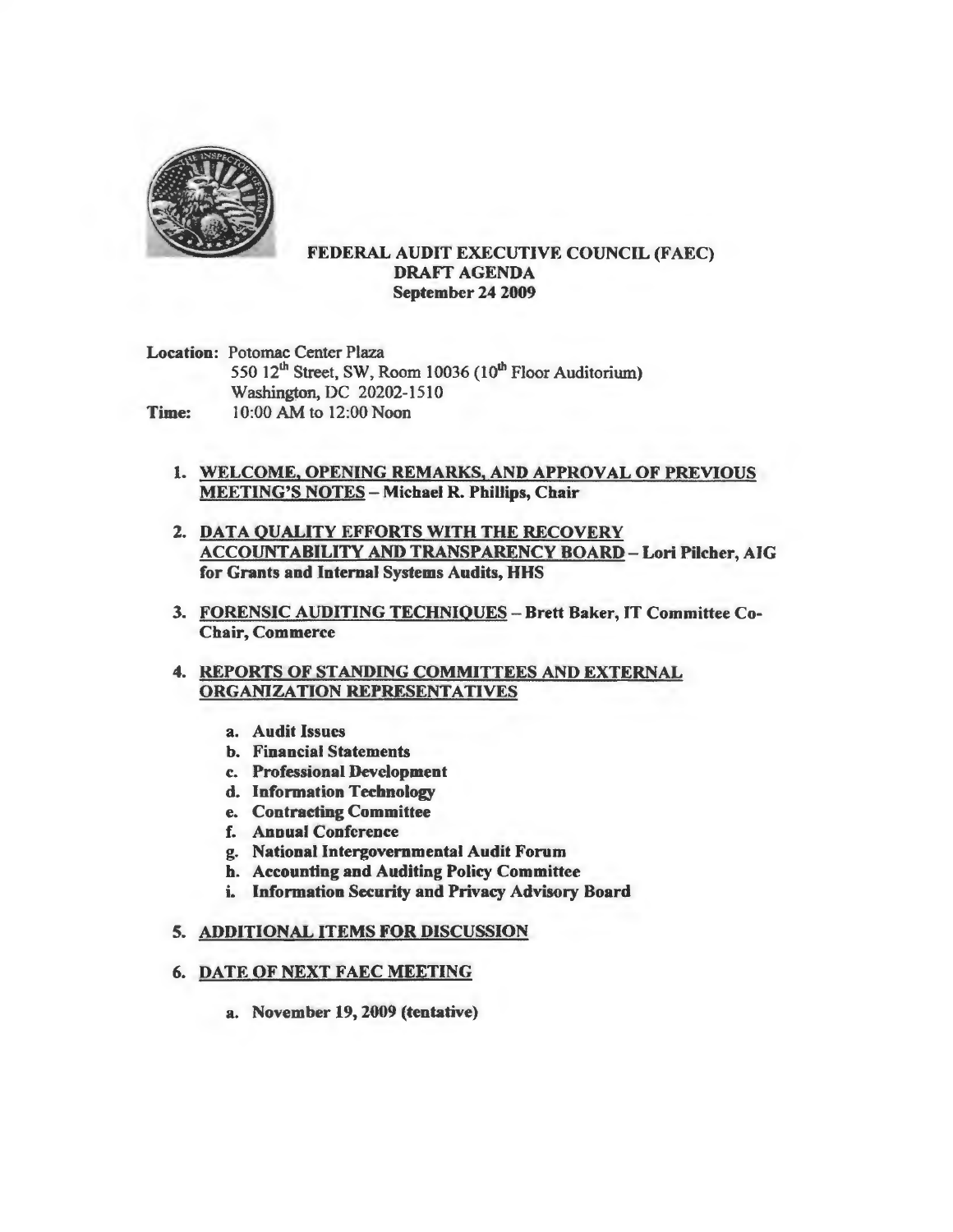

#### FEDERAL AUDIT EXECUTIVE COUNCIL (FAEC) AGENDA November 19, 2009 DRAFT

Location: Potomac Center Plaza 550  $12^{th}$  Street, SW, Room 10036 (10<sup>th</sup> Floor Auditorium) Washington, DC 20202-1510 Time: 10:00 AM to 12:00 Noon

- 1. WELCOME, OPENING REMARKS, AND APPROVAL OF PREVIOUS MEETING'S NOTES - Michael R. Phillips, Chair
- 2. EARLY INDICATIONS OF POTENTIAL FRAUD IN IRS RECOVERY ACT PROGRAMS - Michael McKenney, Assistant Inspector General for Audit (Returns Processing and Account Services), TIGTA

#### 3. REPORTS OF STANDING COMMITTEES AND EXTERNAL ORGANIZATION REPRESENTATIVES

- a. Audit Issues
- b. Financial Statements
- c. Professional Development
- d. Information Technology
- e. Contracting Committee
- f. Annual Conference
- g. National Intergovernmental Audit Forum
- b. Accounting and Auditing Policy Committee
- i. Information Security and Privacy Advisory Board

#### 4. ADDITIONAL ITEMS FOR DISCUSSION

#### 5. DATE OF NEXT FAEC MEETING

Tentative - Thursday January 18, 2010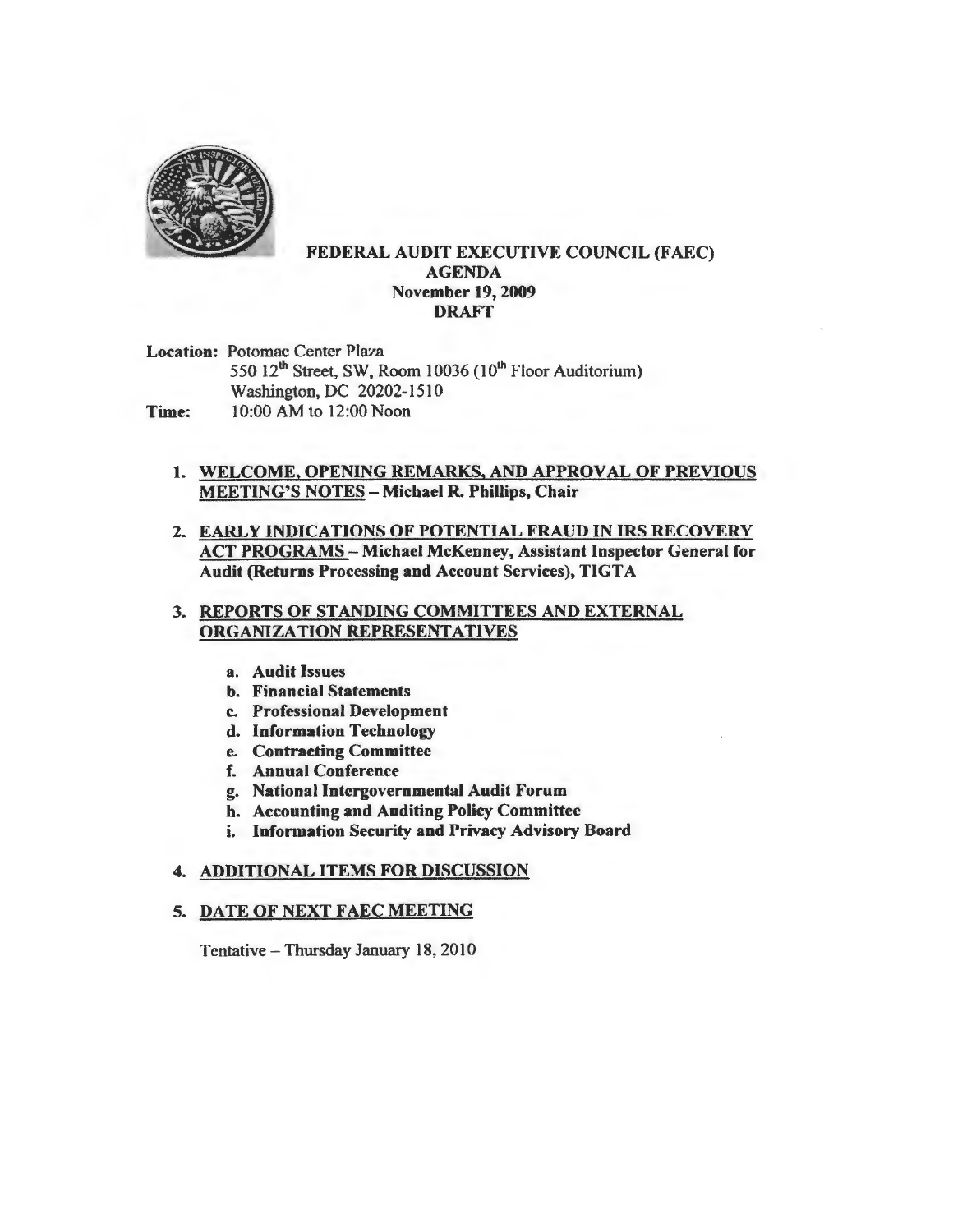2010-2011 meetings

The Federal Audit Executive Council (FAEC) met from 1:00 pm to 3:00 pm at the U.S. Department of Labor,

Frances Perkins Building, Main Auditorium, 200 Constitution Ave., NW, 20210, on these dates:

#### 21 January 2010

 $1: 20$  pm *OVERVIEW OF NEW EXECUTIVE ORDER ON REDUCING IMPROPER PAYMENTS AND ELIMINATING WASTE IN FEDERAL PROGRAMS* - Joseph Vengrin, DIGA, HHS OIG  $2:10$  pm *BUILDING A FRAMEWORK FOR FORENSIC AUDITING AND AUTOMATED OVERSIGHT* - Dr. Brett Baker, AIG Commerce OIG

#### 19 April 2010

#### $1: 20$  pm

#### *Executive Order 13520: Reducing Improper Payments*

Joseph Pika, Gilbert Tran, Betsy Newcomer - Office of Management &

#### Budget

#### $2:10$  pm

#### *Grant Fraud and Recovery Act*

Senior Special Agent Kenneth Dieffenbach, U.S. Department of Justice, OIG

#### 18 August 2010

"Representatives from OMB will discuss recent work to develop a new financial reporting and auditing model for Federal agency annual financial statements.

A representative from OPM will discuss OPM's efforts to streamline recruiting and hiring for the Federal work force."

#### 26 October 2010

Continuing Professional Education credits will be offered:

#### 1: 20pm

Speakers from EPA OIG/NSF OIG will give an overview of the Suspension & Debarment process in the Inspector General community.

 $2:10$  pm

Dr. Brett Baker, Vice-Chair & AIGA for NSF OIG, will discuss what the Recovery Board's Grant Fraud Focus Group is doing to promote consistency and techniques of financial assistance audits across the Federal government.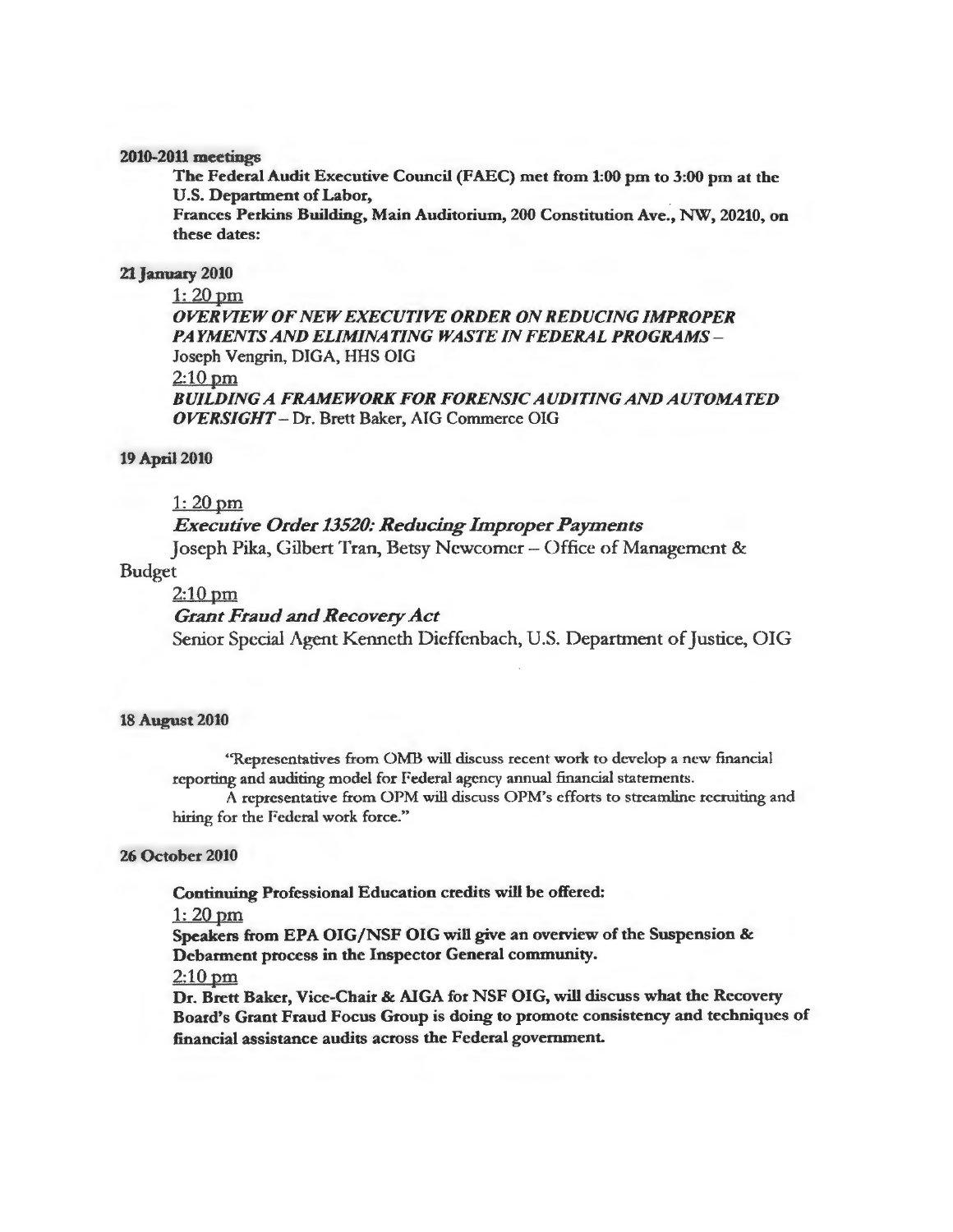## 16 February 2011

1:20pm

Overview of "Key Risks for Government Auditing in FY2012"  $S$ ampriti Ganguli, Managing Director, Corporate Executive Board\*  $2:10$  pm Briefing on OMB Project to Revise the Federal Financial Reporting Model

*Greg Spencer, ED OIG, Treasury OIG*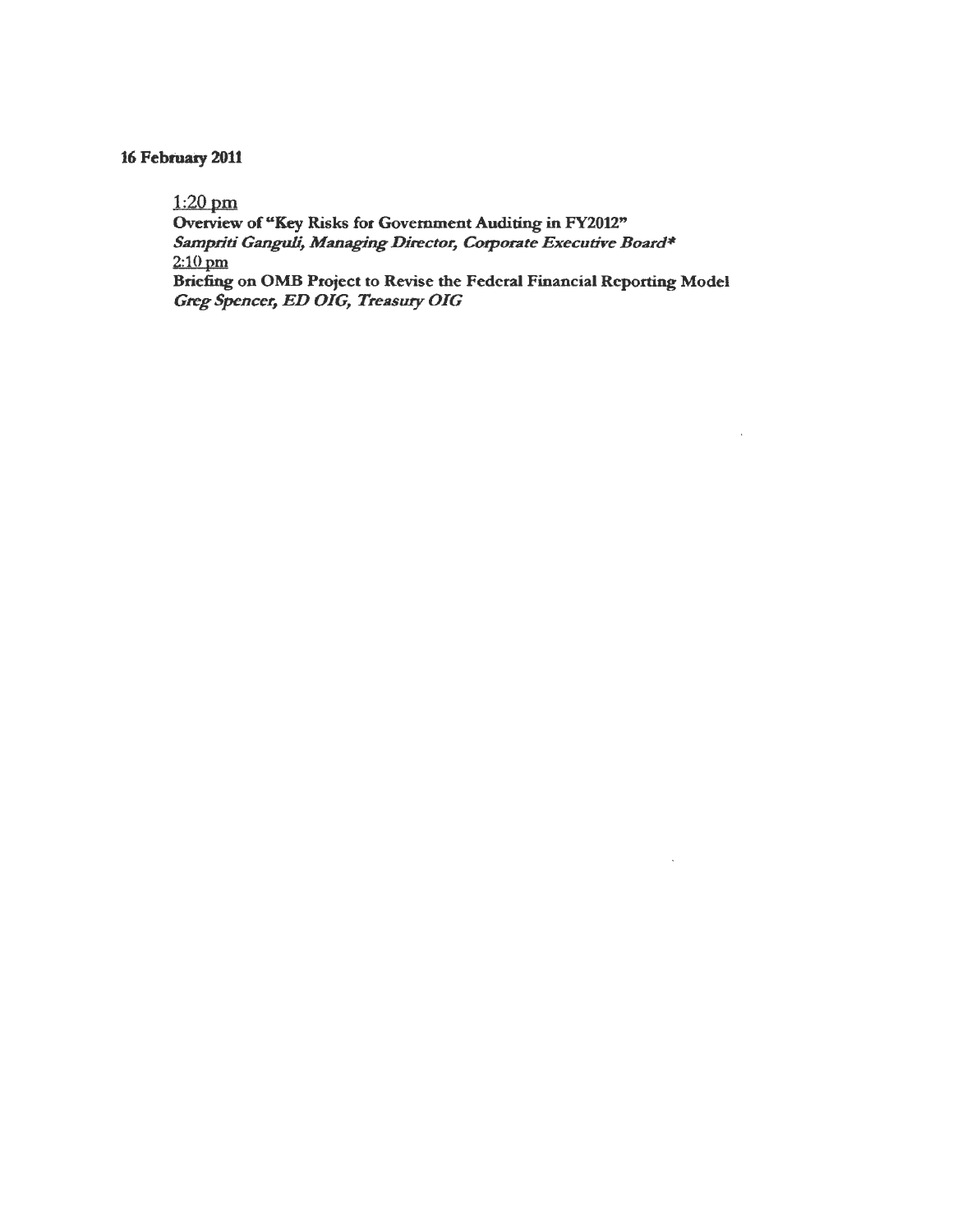

#### FEDERAL AUDIT EXECUTIVE COUNCIL (FAEC) AGENDA January 21, 2010

Location: Potomac Center Plaza 550 12<sup>th</sup> Street, SW, Room 10036 (10<sup>th</sup> Floor Auditorium) Washington, DC 20202-1510 Time: 10:00 AM to 12:00 Noon

- 1. WELCOME, OPENING REMARKS, AND APPROVAL OF PREVIOUS MEETING'S NOTES - Michael R. Phillips, DIGA TIGTA
- 2. OVERVIEW OF NEW EXECUTIVE ORDER ON REDUCING IMPROPER PAYMENTS AND ELIMINATING WASTE IN FEDERAL PROGRAMS-Joseph Vengrin, DIGA, HHS OIG
- 3. BUILDING A FRAMEWORK FOR FORENSIC AUDITING AND AUTOMATED OVERSIGHT - Dr. Brett Baker, AIG Commerce OIG

#### 4. REPORTS OF STANDING COMMITTEES REPRESENTATIVES

- a. Audit Issues
- b. Financial Statements
- c. Professional Development
- d. Information Technology
- e. Contracting Committee
- f. Annual Conference
- 5. ADDITIONAL ITEMS FOR DISCUSSION
	- a. Coordination of Congressional Inquiries
	- b. Nominations for FAEC Vice-Chair
	- c. Nominations for FAEC Committee Chairs

#### 6. DATE OF NEXT FAEC MEETING

Pending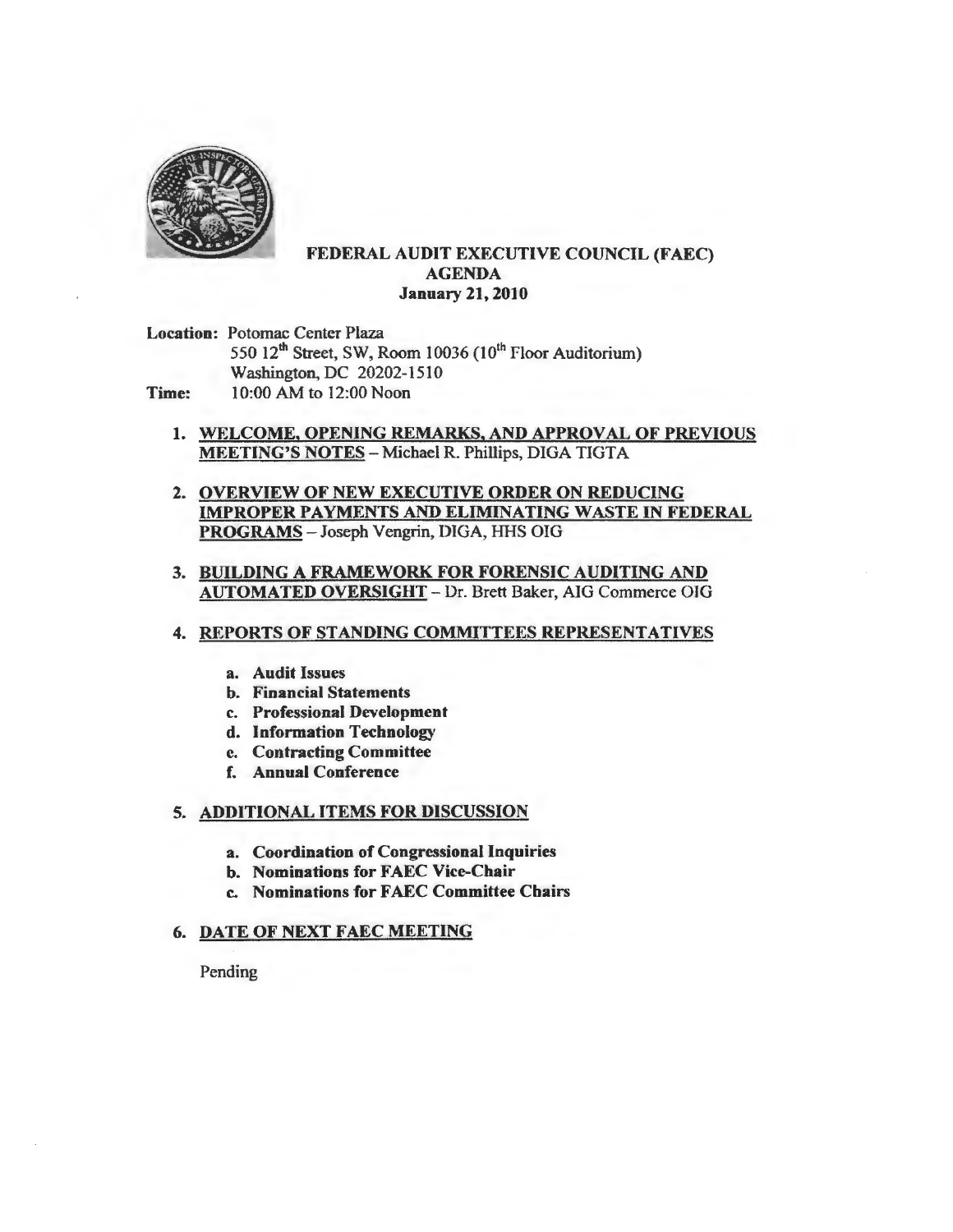

## FEDERAL AUDIT EXECUTIVE COUNCIL (FAEC) Full Council Meeting Monday, April 19, 2010

Location: U.S. Department of Education, Office of Inspector General, Potomac Center Plaza 550 12th Street., SW, 10<sup>th</sup> Floor Auditorium, Washington, DC Time: l :00 PM to 3:00 PM

#### AGENDA

From 12:30 pm Sign-in, distribution of agenda & meeting materials

l:OOpm Call to order Introductions of Vice Chair & Committee Chairs Results of FAEC Surveys **Lewis** 

| <b>Business reports:</b>                                         |                |
|------------------------------------------------------------------|----------------|
| <b>Audit Committee</b>                                           |                |
| <b>Financial Statements Committee</b>                            | Grover/Spencer |
| <b>Information Technology Committee Update</b>                   | Patchan        |
| FISMA and metrics the FAEC IT committee provided to OMB and Q&A. |                |
|                                                                  |                |

FAEC 2010 Annual conference plans

Lewis

 $1: 20$  pm

Continuing Professional Education Session

*Briefing on Executive Order 13520: Reducing Improper Payments*  Joseph Pika, Gilbert Tran, Betsy Newcomer - Office of Management & Budget

## 2:10 pm *Grant Fraud and Recovery Act*  Senior Special Agent Kenneth Dieffenbach, U.S. Department of Justice, OIG Evaluations of speakers and distribution of CPE Certificates All attendees Closing Remarks by FAEC Chairman Elliot Lewis and adjournment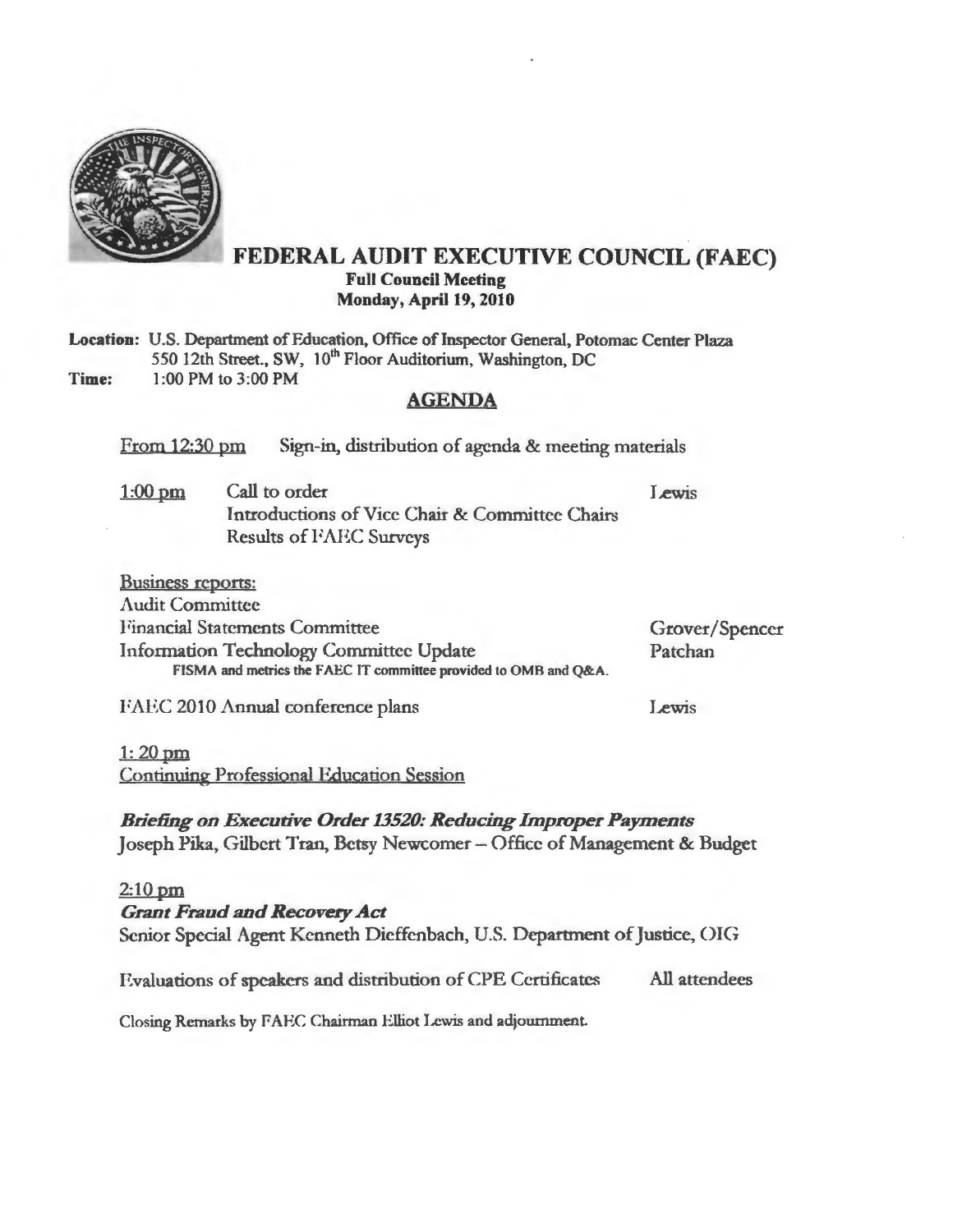

## FEDERAL AUDIT EXECUTIVE COUNCIL (FAEC) Full Council Meeting Wednesday, February 16, 2011

#### Location: U.S. Department of Labor, Office of Inspector General, Frances Perkins Building 200 Constitution Ave., N.W., Main Auditorium, Washington, D.C. Time: 1 :00 PM to 3:00 PM

## AGENDA

From 12:30 pm Sign-in, distribution of agenda & meeting materials

| $1:00$ pm                       | Call to order                            | Lewis   |
|---------------------------------|------------------------------------------|---------|
|                                 | <b>FAEC Business - Committee Updates</b> |         |
| <b>Professional Development</b> |                                          | West    |
| <b>Financial Statement</b>      |                                          | Spencer |
| Contracting                     |                                          | Letko   |

Continuing Professional Education Program

1:20pm

Overview of "Key Risks for Government Auditing in FY2012" *Sampriti Ganguli, Managing Director, Corporate Executive Board\** 

2:10 pm

## Briefing on OMB Project to Revise the Federal Financial Reporting Model *Greg Spencer, ED OIG, Treasury OIG*

3:00 pm Meeting adjourns less leavis

 $*$ This presentation is for information only – the FAEC is not endorsing the services of the Corporate Executive Board.

Please tum in your evaluations of speakers to receive your CPE Certificate.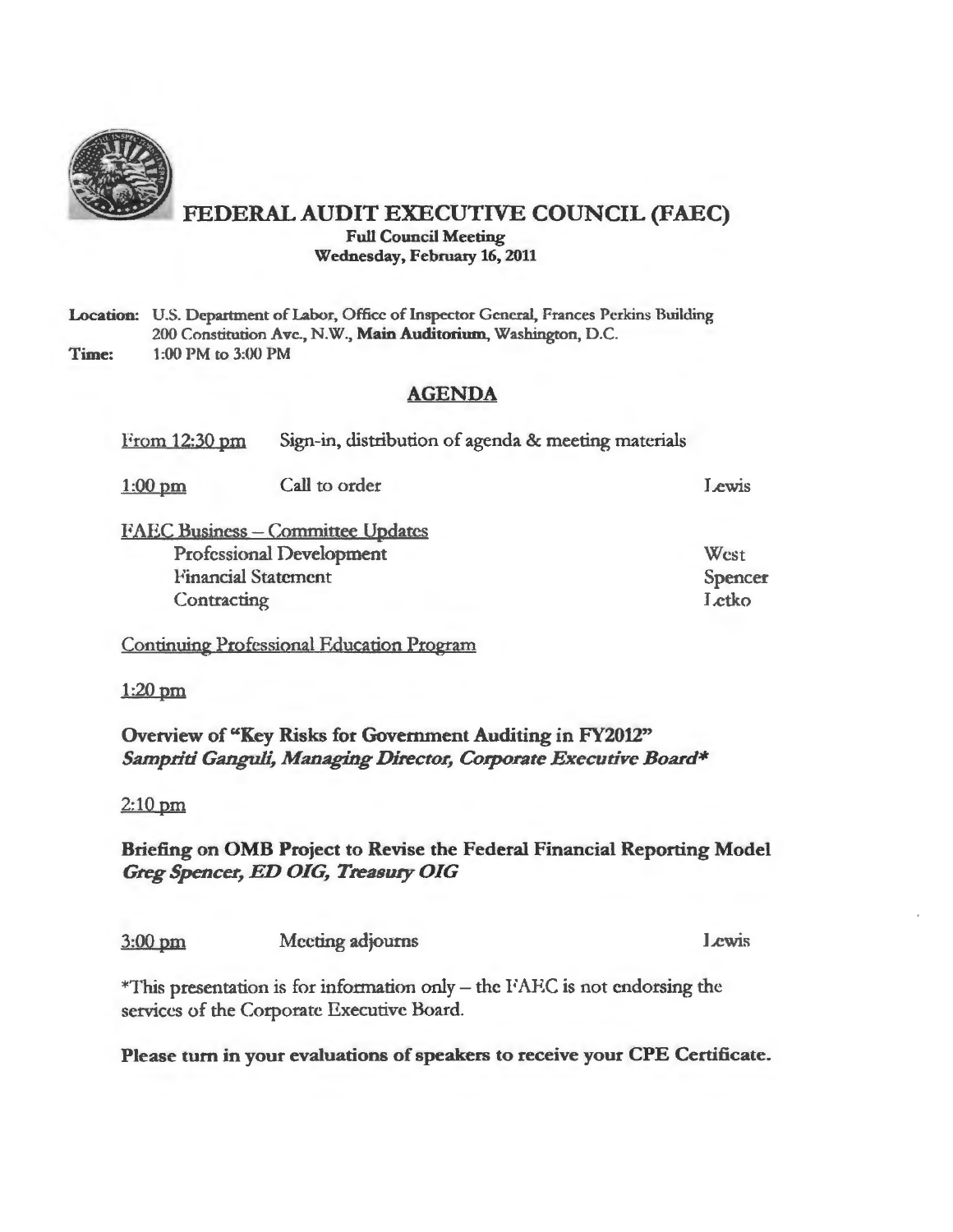

Federal Audit Executive Council Meeting and Continuing Education program U.S. DOL Auditorium April 20, 2011

1:00 pm Opening Remarks Dr. Brett M. Baker, Assistant IG for Audit National Science Foundation Chair, FAEC

## Continuing Education Program

- 1:05 pm Deficient Contractor Accountability Scott Amey General Council, Project on Government Oversight
- 2:00 pm Administrative Remarks
- 2:10 pm Government Auditing in Afghanistan Joe Oliva Regional Director, DoDIG Audit (Forward) Afghanistan
- 3:00 pm Tom Caulfield, Executive Director, CIGIE Training Institute

Closing Remarks Dr. Brett M. Baker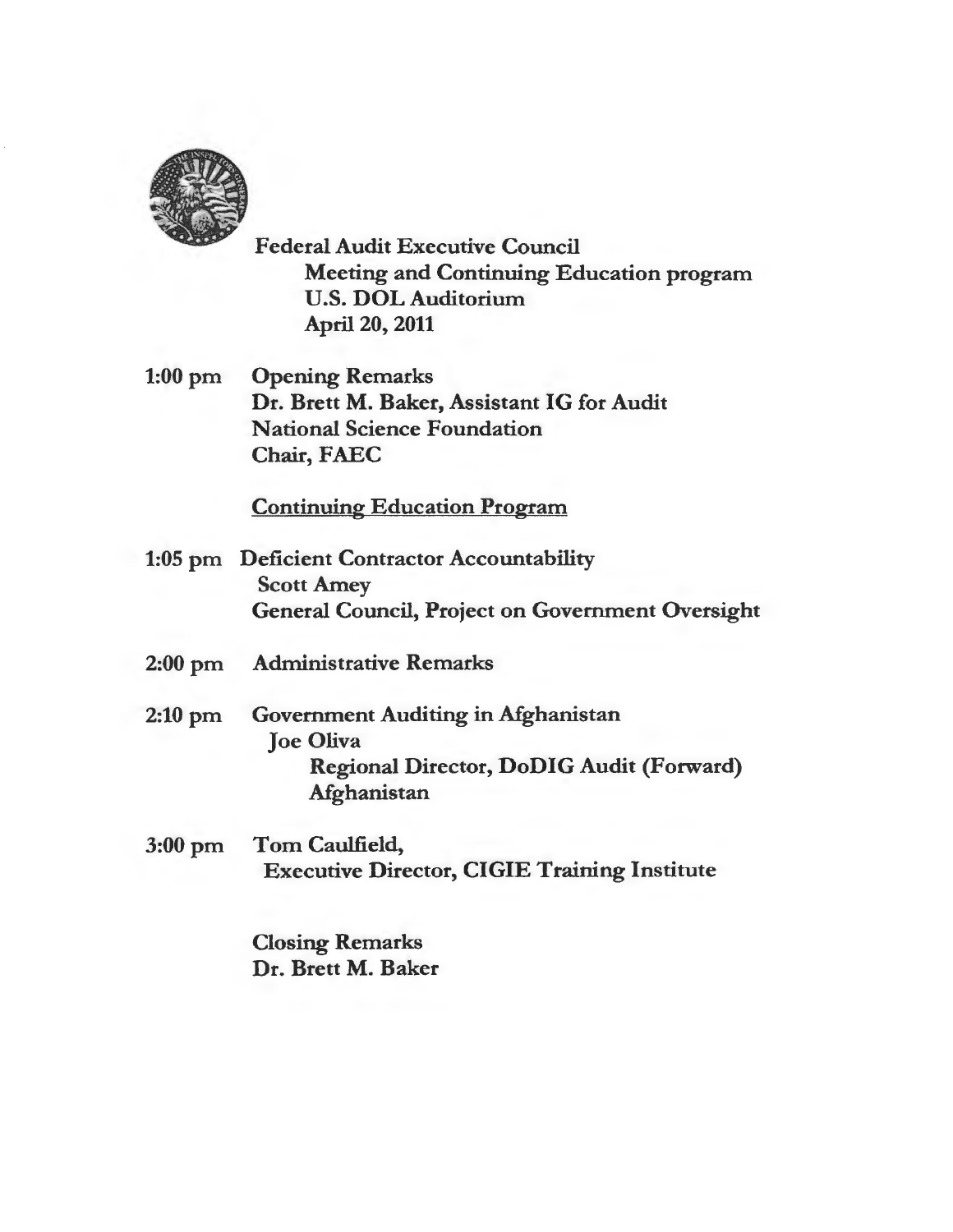

Federal Audit Executive Council Meeting and Continuing Education Program U.S. DOL Auditorium June 15, 2011

l:OOpm Opening Remarks Recognition of Dennis Schindel 40 years of Federal service

Committee Reports

Continuing Education Program

- 1:15 pm General Services Administration Initiatives Kris E. Durmer, GSA General Counsel
- 2:10 pm Pension Benefit Guaranty Corporation Audits Rebecca Anne Batts, Inspector General
- 3:15 pm Closing Remarks Dr. Brett M. Baker

## Information about the Training Programs

Content: Government Auditing, two CPE credits arc offered Participant Learning Objective: Apply the information to your office audit planning. Delivery Method: Group Live, no charge to participants Program level: Overview, no prerequisites Registration: contact Jayne Hornstein at jhomste@nsf.gov or 703-292-4994 For administrative policies such as the complaint process, please contact jhornste@nsf.gov.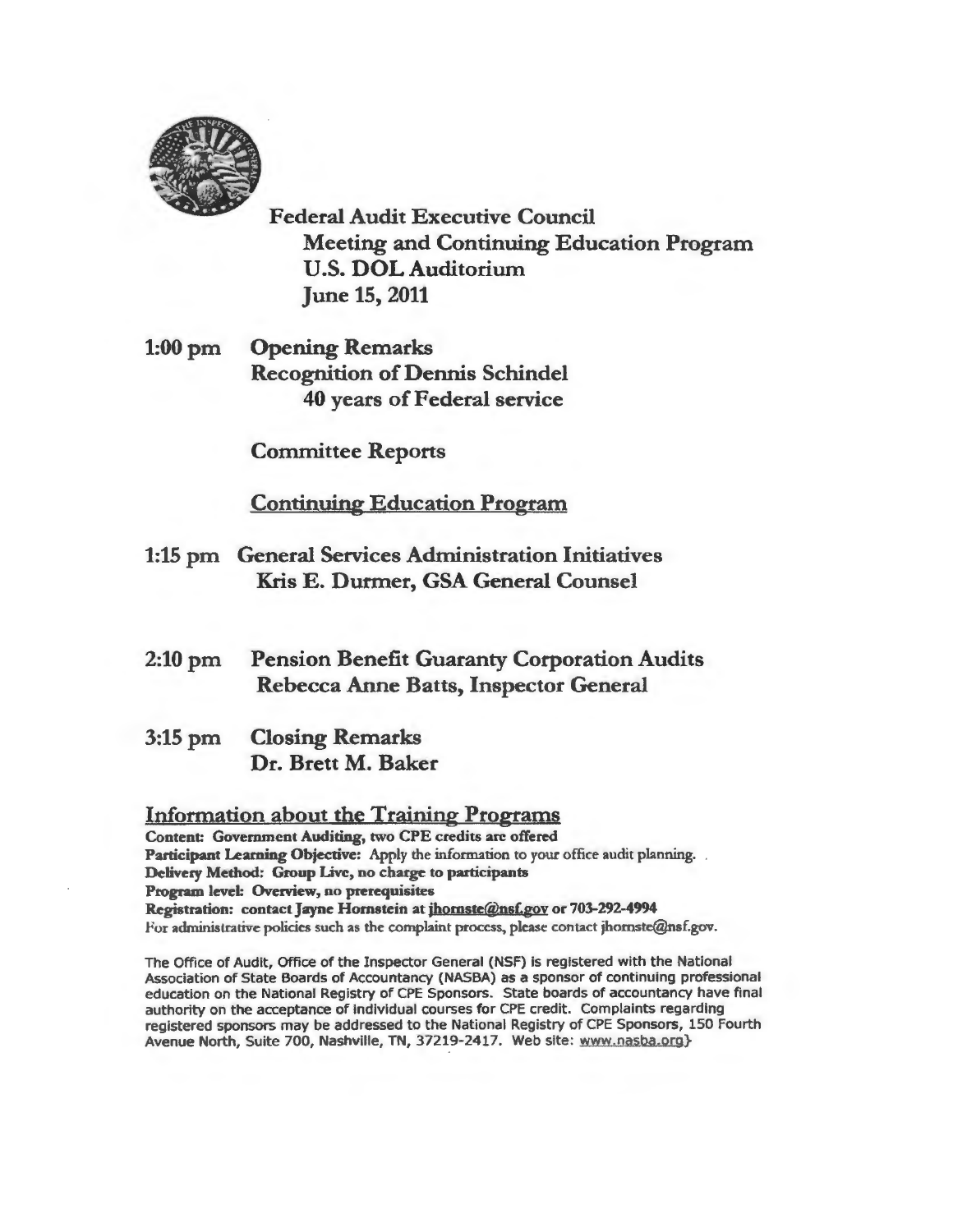

Federal Audit Executive Council Meeting and Continuing Education Program U.S. DOL Auditorium November 16, 2011

1:00 pm Opening Remarks Recognition of Keith West 35 years of Federal service

Committee Reports

Continuing Education Program

- 1:10 pm Improper Payments Rona Lawson, Deputy Assistant IG for Audit Social Security Administration
- 2:10 pm Recovery Act: Monitoring Tools Della Whorton, Senior Audit Manger, RATB Sandy Swab, Policy and Data Manager, RATB Sara Carver, Senior Consultant, Grant-Thornton LLP
- 3:15 pm Closing Remarks Dr. Brett M. Baker

Information about the Training Programs Content: Government Auditing, two CPE credits are offered Participant Leaming Objective: Apply the information to your office audit planning. Delivery Method: Group Live, no charge to participants Program level: Overview, no prerequisites Registration: contact Jayne Hornstein at jhomste@nsf.gov or 703-292-4994 For administrative policies such as the complaint process, please contact jhomste@nsf.gov.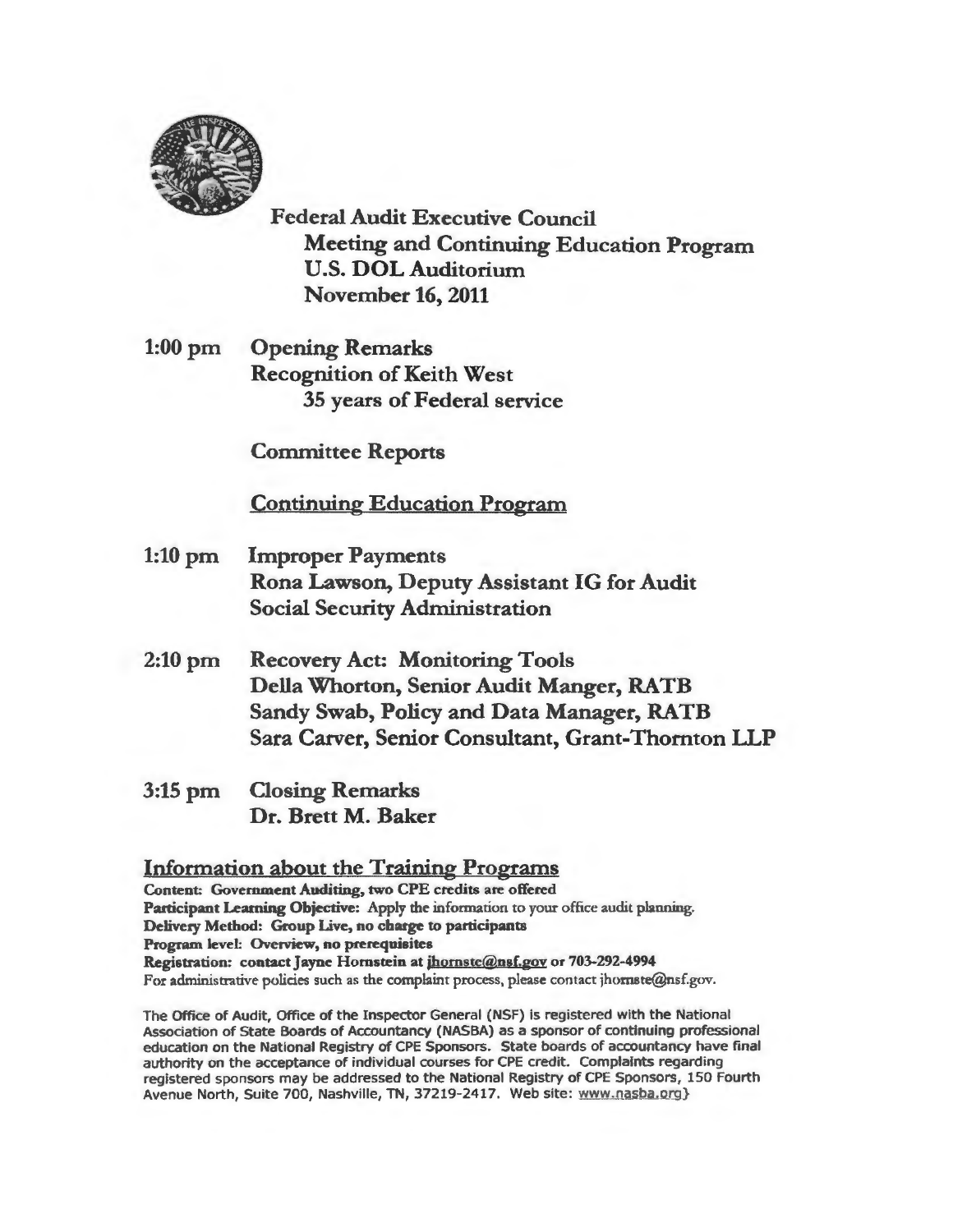

Federal Audit Executive Council Meeting and Continuing Education Program U.S. DOLAuditorium April 18, 2012

1:00 pm Administrative Remarks

Committee Reports

Continuing Education Program

1:10 pm Cyber-security Greg Wilshusen, Director Information Security Issues, GAO

- 2:10 pm Audit issues at the US Railroad Retirement Board Daniel Eckert, Audit Manager
- 3:15 pm Closing Remarks Dr. Brett M. Baker

## Information about the Training Programs

Content: Government Auditing, two CPE credits arc offered Participant Learning Objective: Apply the information to your office audit planning. Delivery Method: Group Live, no charge to participants Program level: Overview, no prerequisites Registration: contact Jayne Hornstein at jhornste@nsf.gov or 703-292-4994 For administrative policies such as the complaint process, please contact jhomste@ns£gov.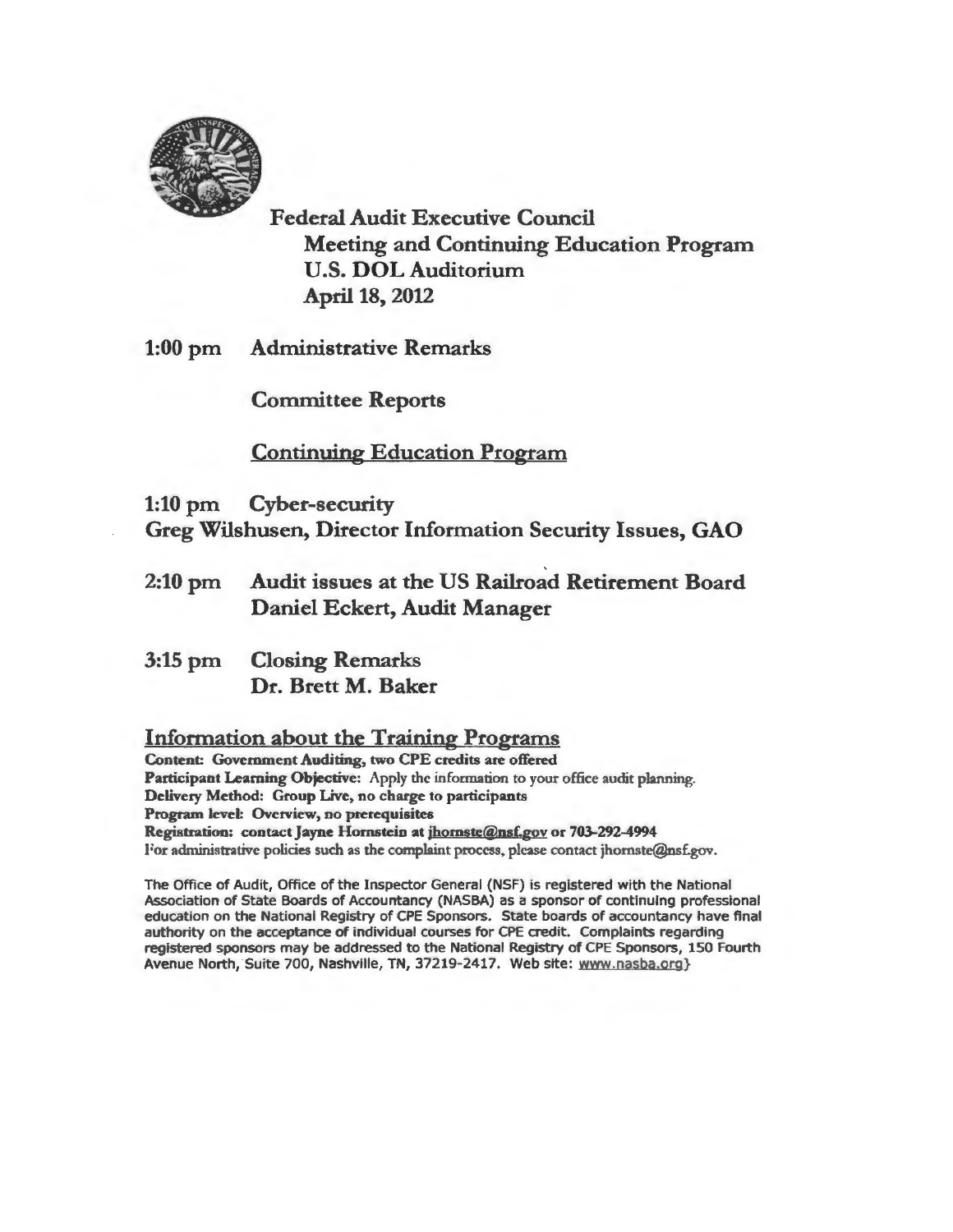

Federal Audit Executive Council Meeting and Continuing Education Program U.S. DOL Auditorium June 14, 2012

1:00 pm Administrative Remarks

Committee Reports

Continuing Education Program

- 1:10 pm Emotional Intelligence Dr. Carylynn Larson, NSF Academy
- 2:10 pm Revision Process of GAO's Internal Controls for USG Heather Keister, GAO Doris Yanger, GAO
- 3:15 pm Closing Remarks Dr. Brett M. Baker

## Information about the Training Programs

Content: Government Auditing, Professional Development: two CPE credits are offered Participant Learning Objective: Apply the information to your office audit planning. Delivery Method: Group Live, no charge to participants Program level: Overview, no prerequisites Registration: contact Jayne Hornstein at jhomste@nsf.gov or 703-292-4994 For administrative policies such as the complaint process, please contact jhomste@nsf.gov.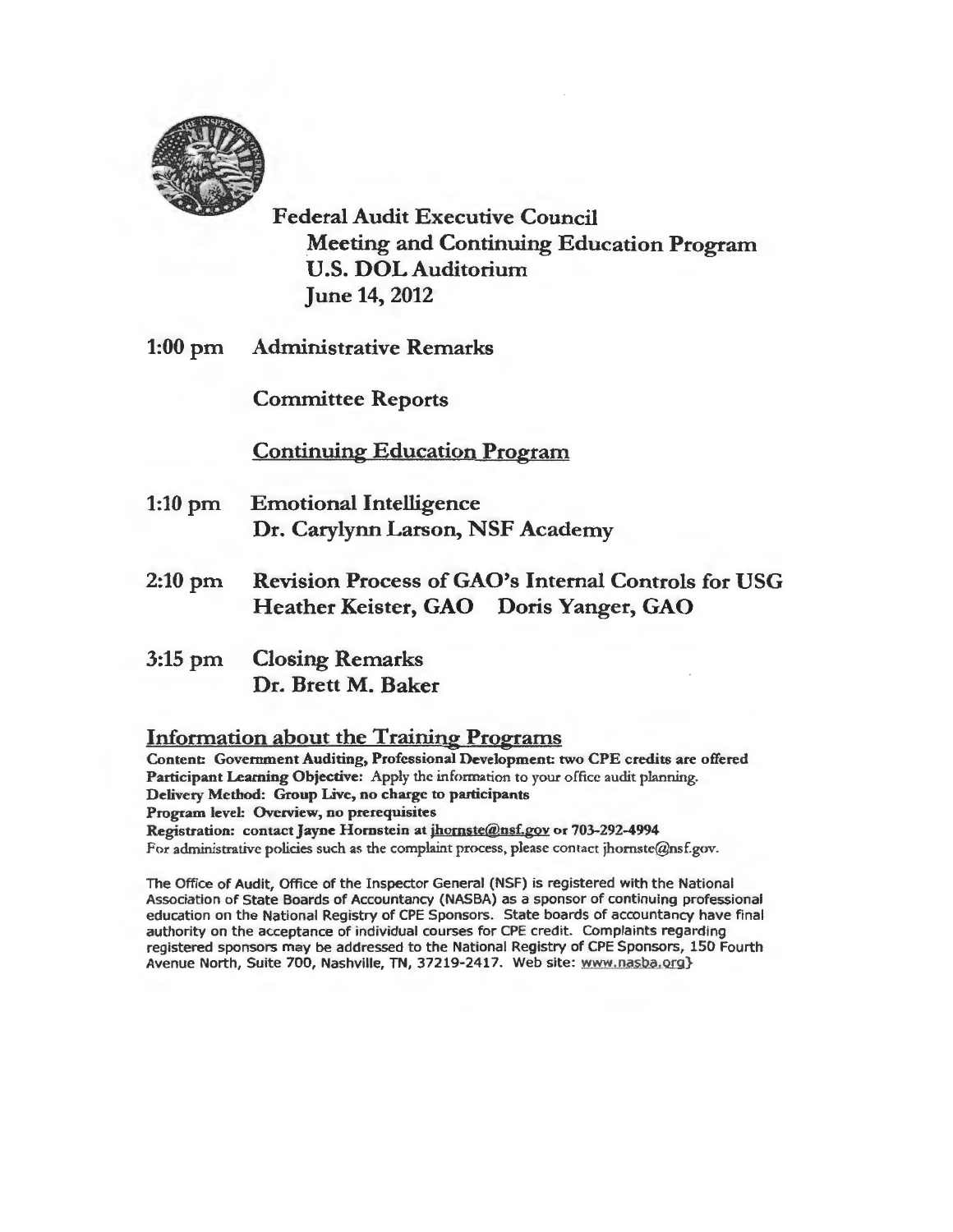

Federal Audit Executive Council Meeting and Continuing Education Program U.S. DOL Auditorium August 22, 2012

1:00 pm Opening Remarks Committee Reports

Continuing Education Program

1:10 pm Chuck Coe, Assistant Inspector General for IT Audits and Computer Crime Investigations (ITACCI), Department of Education How-to leverage Data Analytics to support Audit or Investigation Services.

## 2:10 pm Andrew Einhorn, CEO OhMyGov Inc.

Media analytics and data mining open source information to monitor specific groups of users, scan for duplication and waste across government agencies, and innovative uses of open source intelligence for investigations.

3:15 pm Closing Remarks Dr. Brett M. Baker

## Information about the Training Programs

Content: Government Auditing, two CPE credits are offered Participant Learning Objective: Apply the information to your office audit planning. Delivery Method: Group Live, no charge to participants Program level: Overview, no prerequisites Registration: contact Jayne Hornstein at jhornste@nsf.gov or 703-292-4994 For administrative policies such as the complaint process, please contact jhornste@nsf.gov.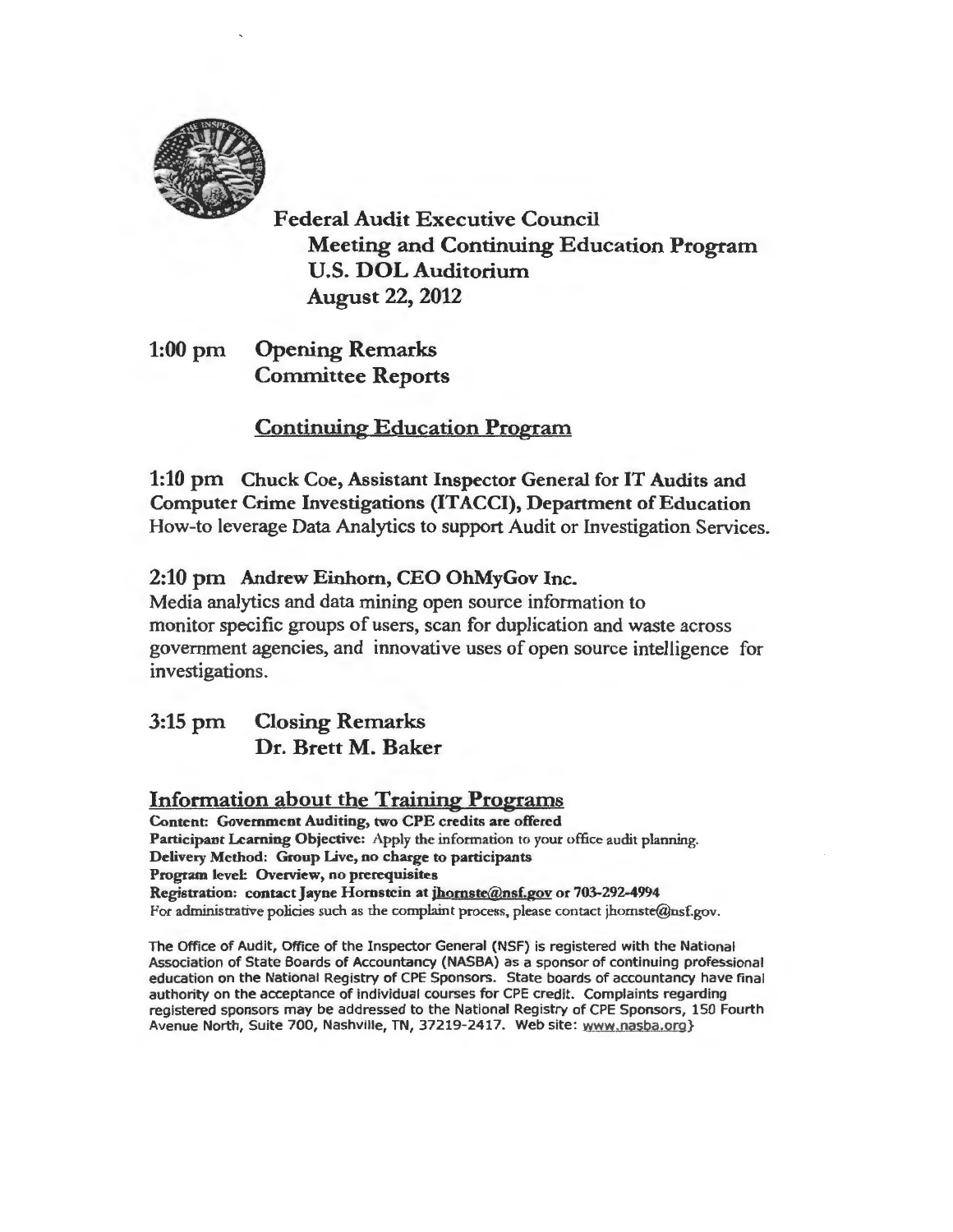

Federal Audit Executive Council Meeting and Continuing Education Program U.S. DOL Auditorium October 24, 2012

1:00 pm Opening Remarks

Committee Reports

Continuing Education Program

- 1:10 pm Forensic Audit Product Line John Trefry, Associate Director for Forensic Audits Environmental Protection Agency
- 2:10 pm Lessons from the Treasury Inspector General for Tax Administration Alan R. Duncan, Assistant Inspector General Audit (Security & Information Technology Services)
- 3:15 pm Closing Remarks Dr. Brett M. Baker

Information about the Training Programs Content: Government Auditing, two CPE credits are offered Participant Learning Objective: Apply the information to your office audit planning. Delivery Method: Group Live, no charge to participants Program level: Overview, no prerequisites Registration: contact Jayne Hornstein at jbomste@nsf.gov or 703-292-4994 For administrative policies such as the complaint process. please contact jhomste@nsf.gov.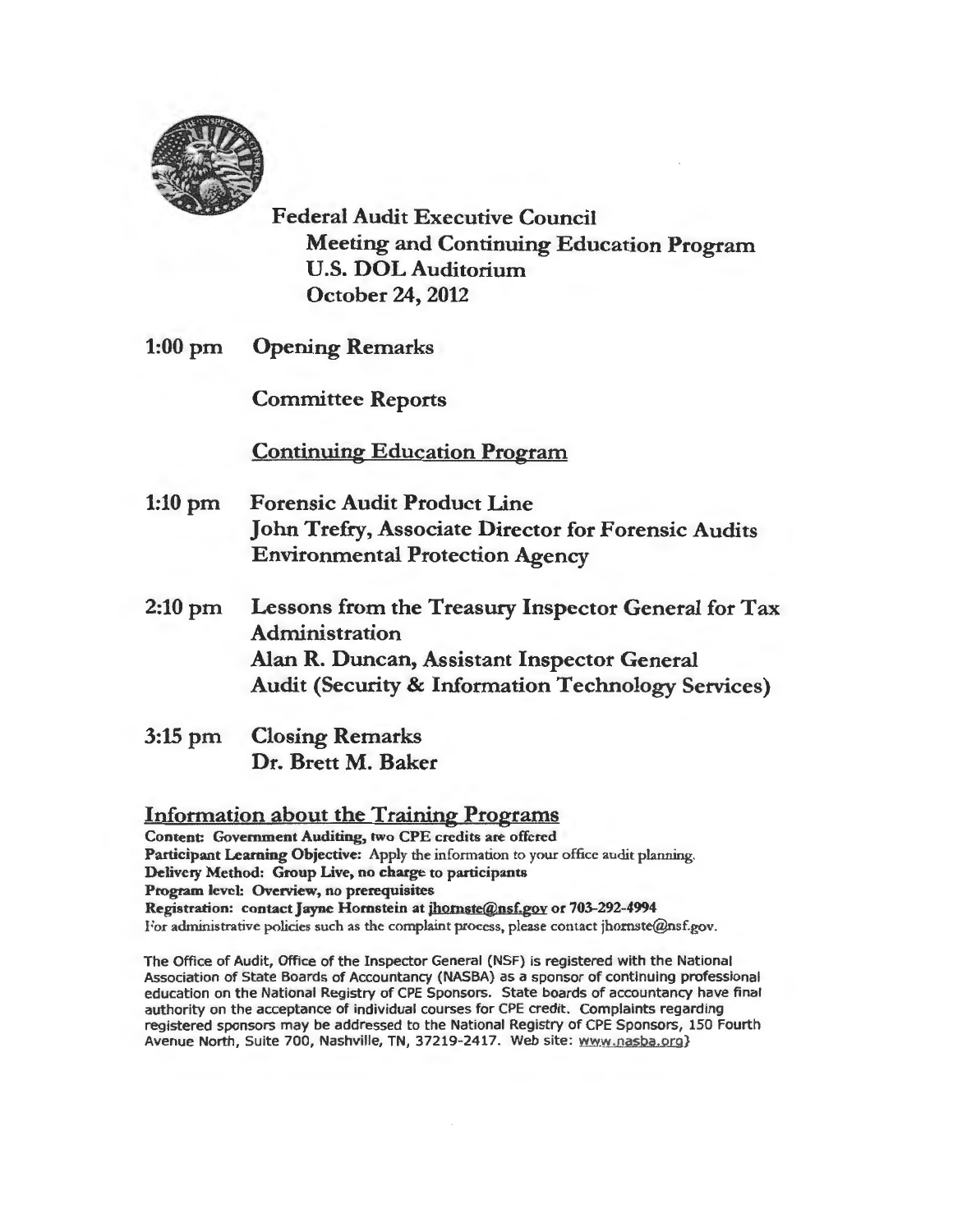

Federal Audit Executive Council Meeting and Continuing Education Program U.S. Access Board Conference Room April 2, 2013

1:00 pm Opening Remarks

Committee Reports

Continuing Education Program

- 1:10 pm Oversight in a Conflict Environment Gene Aloise, Deputy Inspector General Special Inspector General for Afghanistan Reconstruction
- 2:10 pm OIG Challenges Hubert Sparks, Inspector General Appalachian Regional Commission
- 3:15 pm Closing Remarks Dr. Brett M. Baker

Information about the Training Programs

Content: Government Auditing, two CPE credits arc offered Participant Learning Objective: Apply the information to your office audit planning. Delivery Method: Group Live, no charge to participants Program level: Overview, no prerequisites Registration: contact Jayne Hornstein at jhornste@nsf.gov or 703-292-4994 For administrative policies such as the complaint process, please contact jhornste@nsf.gov.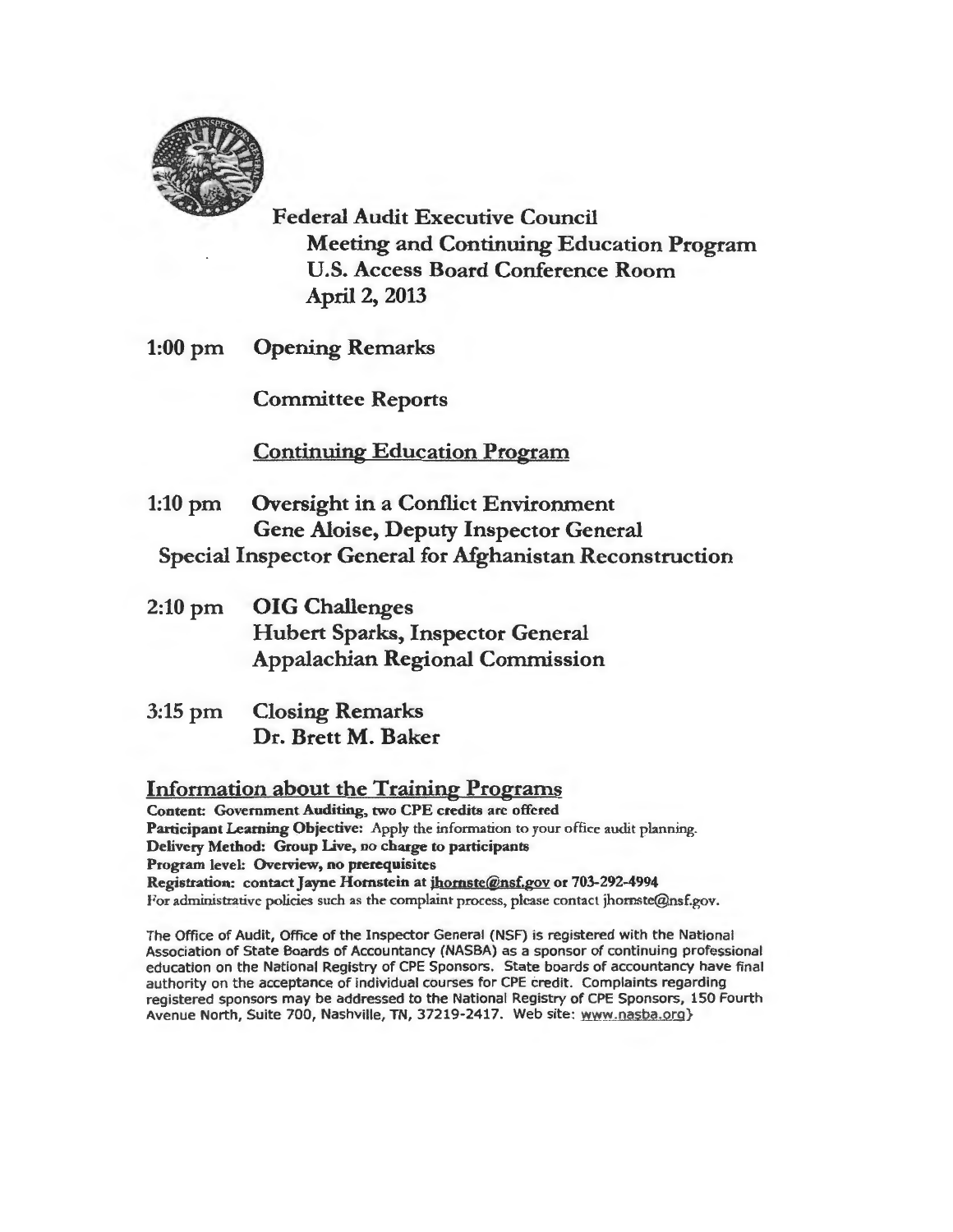

Federal Audit Executive Council Meeting and Continuing Education Program U.S. Access Board Conference Room May 16, 2013

1:00 pm Opening Remarks

Committee Reports

Continuing Education Program

- 1:10 pm *Boosting Auditor Communications Skills for Better Results*  The Honorable Richard Moore Inspector General, Tennessee Valley Authority
- 2:10 pm *Shifting the Audit Paradigm*  The Honorable Theresa Grafenstine Inspector General, U.S. House of Representatives
- 3:15 pm Closing Remarks Dr. Brett M. Baker

Information about the Training Programs Content: Government Auditing and Management and Organization, two CPE credits arc offered Participant Leaming Objective: Apply the information to your office audit planning. Delivery Method: Group Live, no charge to participants Program level: Overview, no prerequisites Registration: contact Jayne Hornstein at jhornste@nsf.gov or 703-292-4994 For administrative policies such as the complaint process, please contact jhomste@nsf.gov.